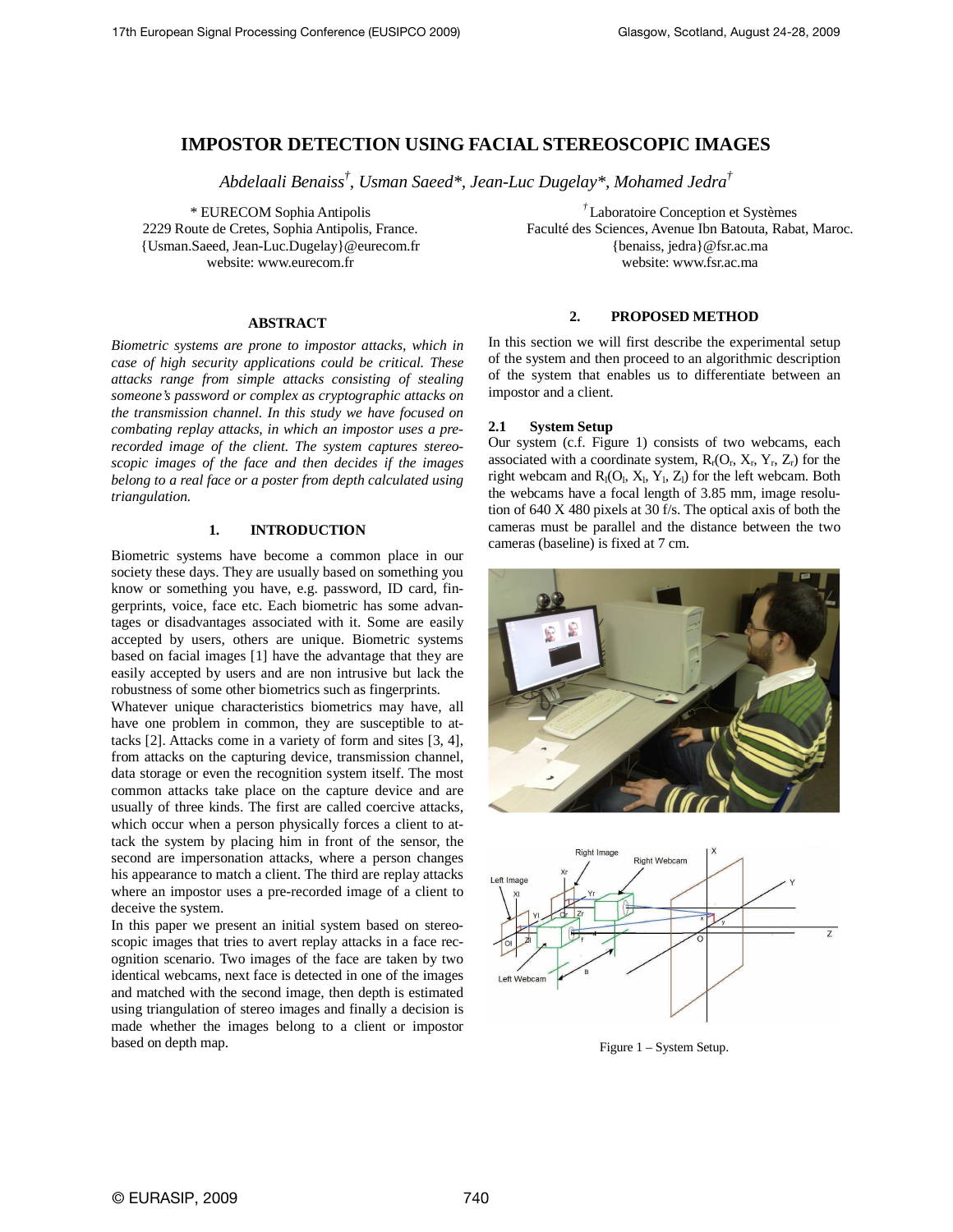## **2.2 Detection Algorithms.**

The impostor detection algorithm can be best explained as a series of several image processing steps starting with acquisition, detection, registration and finishing with geometric calculations. Figure 2. gives a description of the steps involved. *2.2.1 Acquisition* 

Images are acquired from the left and right webcams simultaneously. The webcams must be aligned with parallel optical axis and the face roughly in the middle of the frame, occupying at least half of the frame.

## *2.2.2 Face Detection*

The face detector module is based on cascade of boosted classifiers approach proposed by [5]. Instead of working with direct pixel values this classifier works with a representation called "Integral Image", created using Haar-like features. The advantage of which is that they can be computed at any scale or location in constant time. The learning algorithm is based on AdaBoost, which can efficiently select a small number of critical visual features from a larger set, thus increasing performance considerably.



Figure 2– Steps of Detection Algorithm.

The classifier has been trained with facial feature data provided along the Intel OpenCV library [6]. Once the face is detected, as shown in figure 3. the background is removed.



Figure 3– Face Detection

## *2.2.3 Interest Point Selection*

The next step involves the selection of prominent points (refer figure 4.) within the region of the image where the face has been detected. We have applied the Harris corner and edge detector [7] to find such points. The Harris operator is based on the local auto-correlation function.



Figure 4– Point Selection

#### *2.2.4 Establishing Correspondence*

This step consists of finding points selected in the second image. The algorithm proposed by Bouguet [8] is based on the Lucas Kanade [9] optical flow with a pyramidal extension, which enable us to calculate the optical flow at several hierarchical intervals.

## *2.2.5 Depth Estimation*

After establishing the correspondence between the left and the right image, the depth can be calculated by basic triangulation.



Figure 5– Triangulation

From figure 5. triangulation can be formulated as

$$
\tan(\alpha_1) = \frac{y_1}{f} = \frac{Y_1}{Z + f} \approx \frac{Y_1}{Z}
$$
  
\n
$$
\tan(\alpha_2) = \frac{y_2}{f} = \frac{Y_2}{Z + f} \approx \frac{Y_2}{Z}
$$
  
\n
$$
y_2 - y_1 = \frac{f}{Z}(Y_2 - Y_1)
$$
  
\nwhere,  
\n
$$
y_2 - y_1 = d
$$
  
\n
$$
Y_2 - Y_1 = B
$$
  
\nthen,  
\n
$$
Z(d) = \frac{fB}{d}
$$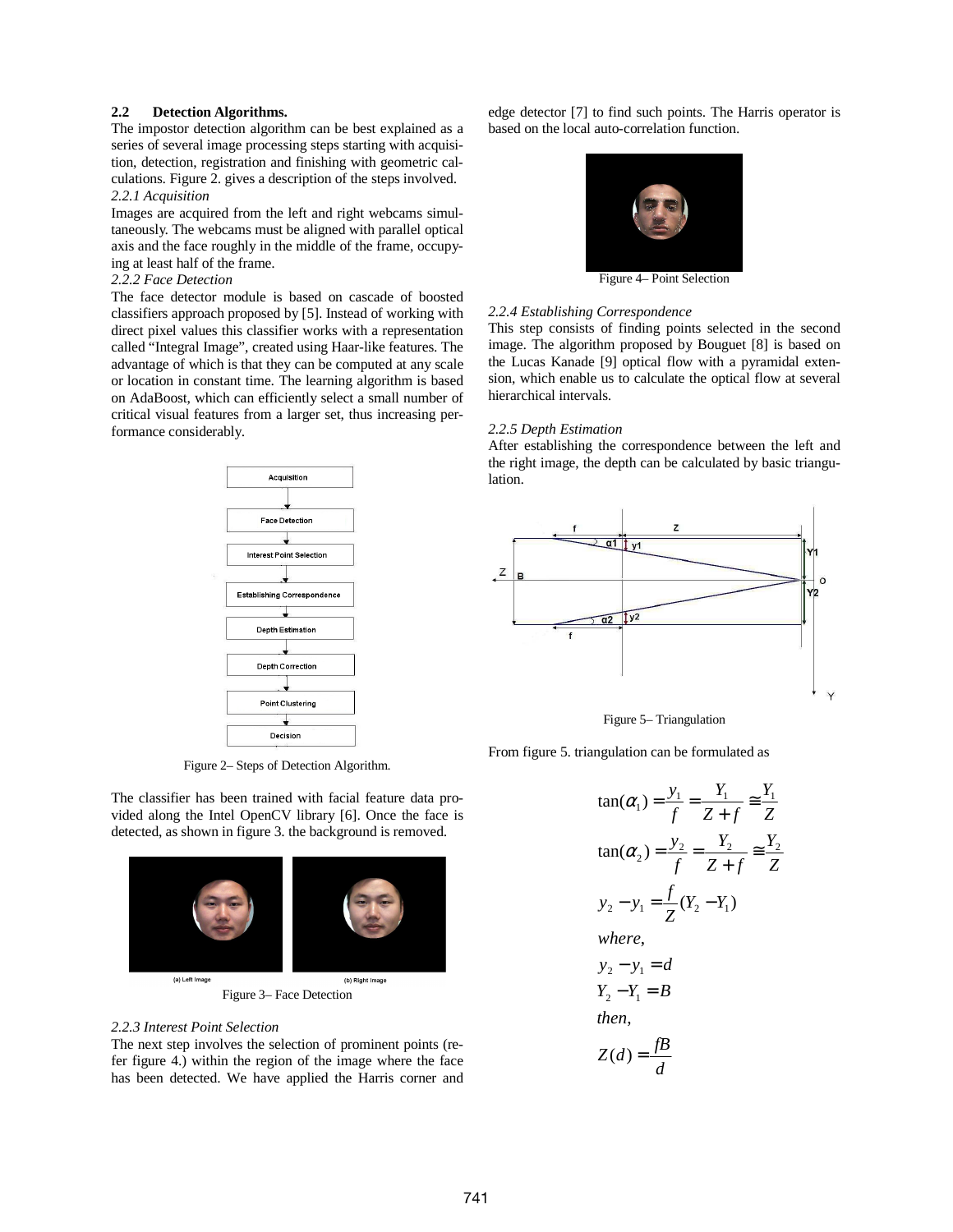As it is evident from the above equations, depth can be calculated using three values, first is the disparity *d*, which is the distance between corresponding point in the left and right image, the second is the focal length *f,* the third is the baseline  $B$  (the distance between the optical centers of the two cameras).

#### *2.2.6 Depth Correction*

Some errors were observed in the previous step of depth calculation and it was judged imperative that they must be handled in a generalized manner, thus the following clipping was applied to all the points based on  $\mu$ , the average depth of all the points.

$$
Z = \begin{cases} \mu & \text{if } \mu - \beta \le Z \le \mu + \beta \\ Z & \text{otherwise} \end{cases}
$$

Where  $\beta$  is calculated empirically and will be explained in the experiment section.

## *2.2.7 Point Clustering*

This step is specifically applied to reduce the number of calculations in the subsequent steps. It consists of clustering the points based on the depth value into *n* groups. The number of groups *n* was experimentally estimated and will be explained in the experiment section. Next the centeroid for each group was calculated.

# *2.2.8 Decision*

The decision regarding the authenticity of the person in front of the camera is based on the fact that in case of a picture the depth map would resemble that of a plane surface. From the *n* centroids calculated above we select 3 points A, B, C and a fourth point as M, then we compute the vectors AB, AC and AM. Now if the determinant of these vectors is equal to zero we can establish that they indeed belong to the same plane. We repeat this process with all the centroids and then calculate the average. The algorithm is defined as:

*Sum:* variable containing the sum of determinants, initialized to zero *Counter:* variable for number of determinants, initialized to zero. *B*: a table of size 3 x n for centroids *D:* a table of size 3 x 3 for vectors *for*  $i \leftarrow 1$  *to* (*n*-3) *{*   $D_1 = B_{i+1} - B_i$  $D_2 = B_{i+2} - B_i$ *for j*←*1 to n { if j > i+3 or j < i {*   $D_3 = B_i - B_i$  $sum = sum + det(D)$  $counter = counter+1$ 

# *} }*

*}* 

The average then is taken as

$$
average = \frac{\sum_{i=1}^{c_{i}^{4}} \sum_{j \neq i}^{n-3} |(B_{i+1} - B_{i})(B_{i+2} - B_{i})(B_{j} - B_{i})|}{C_{n}^{4}}
$$

The final decision is taken based on a threshold *T.* 

$$
Decision = \begin{cases} \text{imposer} & \text{average} < T \\ \text{client} & \text{otherwise} \end{cases}
$$

## **3. EXPERIMENTS AND RESULTS**

## **3.1. Database**

Experiments were carried out on an internal database of 12 people, due to the fact that no standard database is available for testing replay attacks. The database consists of 2 images per person, left and right image; giving 24 images for the client database. The impostor database is constructed by using an image of the client's face and varying the angle of image in front of the system. The first is perpendicular; the second is inclined towards the left and the other towards the right. This gives a total of 3 x 12 x 2, i.e. 72 images for the impostor database.



Figure 6– Database (a) Clients (b) Impostors

#### **3.2. Estimation of** β

The parameter  $\beta$  described above is estimated from the database. It is calculated as,

$$
\beta = \max_{j} \sqrt{\sum_{i=1}^{N} (Z_i - \mu_j)}
$$

Where,  $\mu$  is the average depth of all the points on an impostor image  $j$  and  $Z_i$  is the depth value of a point  $i$ .